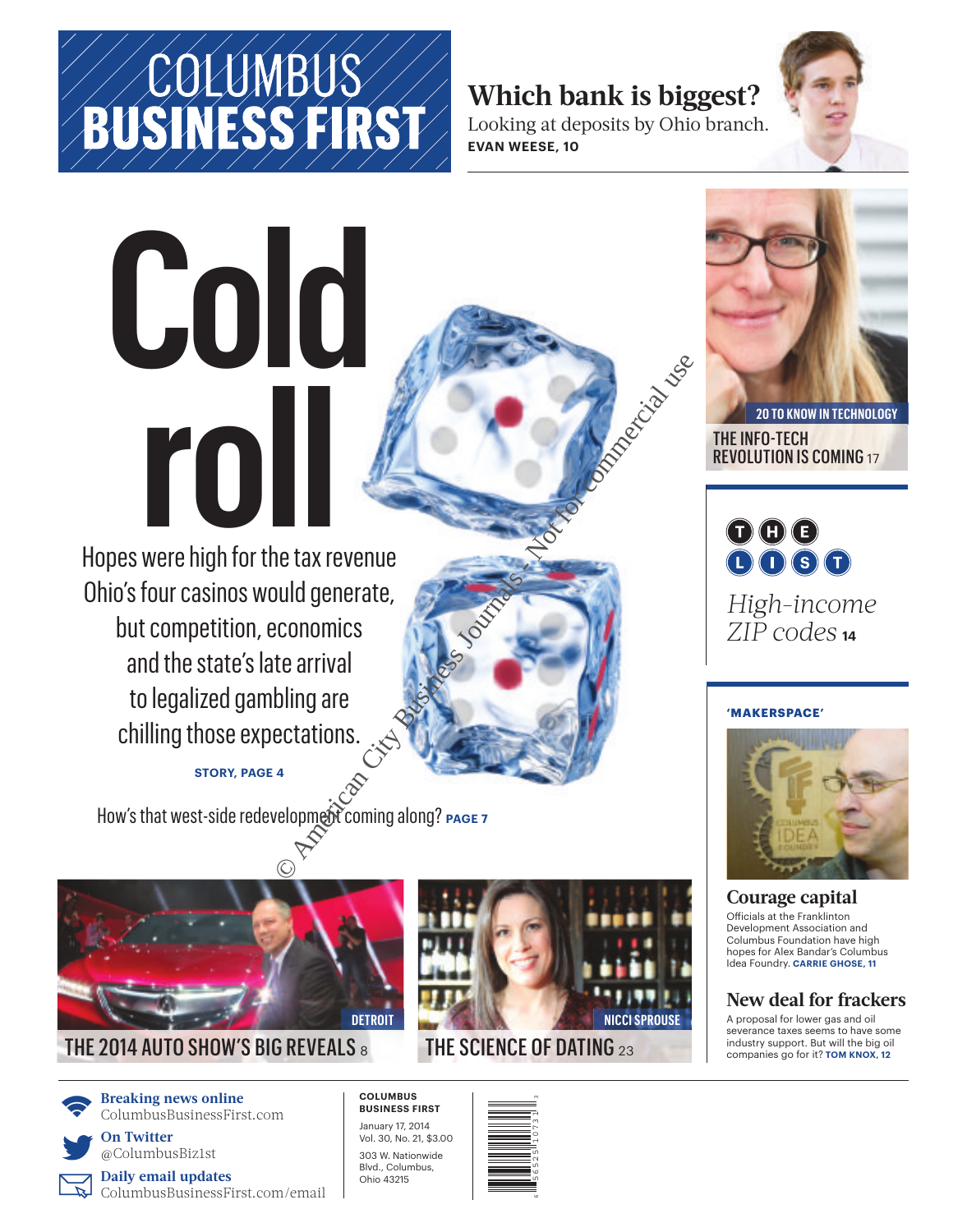## **COVER** STORY **Budgeting game all**

**COUNTING THE TILL** 

#### **GREAT EXPECTATIONS, COLD REALITY**

Early estimates of state tax revenue generated by casinos are proving about twice as high as what's been collected to date:



*\$821.3 million* **Statewide casino in revenue in 2013.**

#### BY ANDREA TORTORA

Cearer picture is emerging<br>of how much Ohio can<br>expect to earn from its<br>casinos, now that all four<br>are posting returns. And the reality of how much Ohio can expect to earn from its casinos, now that all four are posting returns. And the reality is sobering compared with the days when billion-dol<del>la</del>r expectations were raised to sell gambling to skeptical Ohioans. day when billon degree the separator of commercial commercial users of commercial users of commercial users of commercial users of commercial users are  $\frac{1}{2}$  commercial users of commercial users of commercial users of



*"Ohio is late into the casino curve."* **JOHN BOYD JR.,**<br>industry consultant

The state's casinos generated \$821.3 million in tax revenue in 2013, less than half of what was promised in yearly income. December was especially difficult.

Ohio's four racinos, where horse racing is mixed with slot machine-like gambling, generated \$249.3 in revenue, pushing the state over \$1 billion for its take last year.

The slow start has prompted questions of whether Ohio, late to the casino game among Great Lakes states, missed the gambling wave's peak. It sure looks like it, say those who monitor the trade.

Industry watchers are predicting a drop in Ohio casino revenue by as much as 20 percent by 2015. That's when all seven approved racinos equipped with slotslike video lottery terminals will be open.

Ohio's early showing proves timing is everything in business and economic development, said John Boyd Jr., principal at New Jersey-based Boyd Company Inc., an industry consultant.

"Ohio is late into the casino curve," he said. "It now is faced with the lingering effects of the recession and intense competition from surrounding states, as well as from other forms of gambling like racinos and the Ohio lottery."

#### **Room at the tables**

Penn National Gaming Inc., which operates the casinos in Columbus and Toledo, is taking an approach of "patience and looking long term to develop the business," said John

#### **CASINO TAX REVENUE**

#### **CITY, COUNTY PROJECTIONS**

While Franklin County's take in casino taxes was 25% less than it expected for 2013, conservative estimation in Columbus led to an almost perfect peg:

#### **\$5.69 MILLION**

What Columbus projected it would receive from casino tax revenue in 2013.

**\$5.62 MILLION** What the city received, which is ...

**99%**  of its conservative projection.

**\$16.8 MILLION**  Initial estimate of annual casino tax revenue for the county.

#### **\$8.9 MILLION**

What Franklin County projected it would receive in casino tax revenue in 2013.

> **\$6.75 MILLION**  What Franklin County

received in 2013, which is ...

**25%**  Less than the county projected.

Area of city and county dollar amounts are not commensurate with area of state dollar amounts.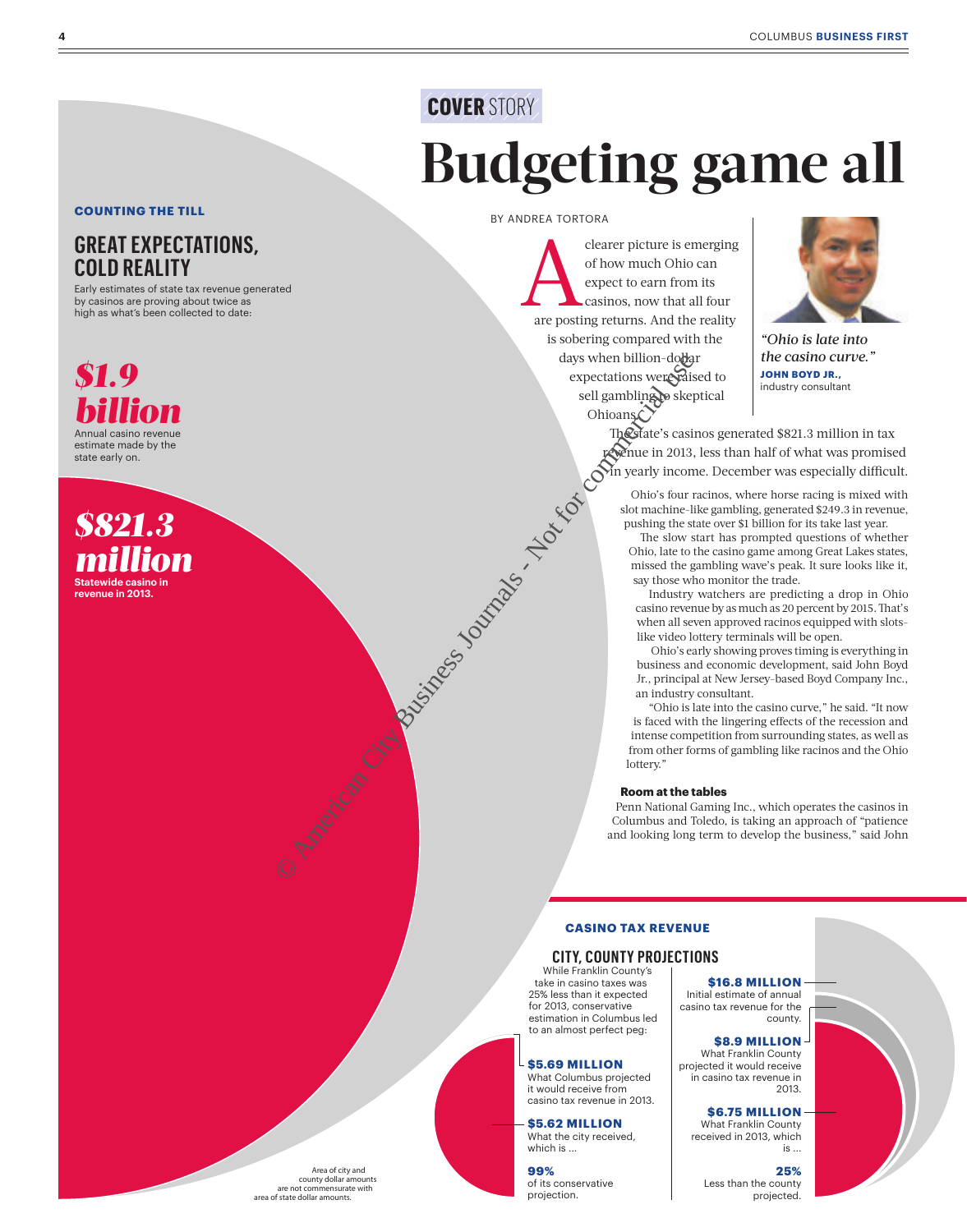## **the more difficult with weak bet**



*Slots at Hollywood Casino Columbus and the state's other casinos haven't been as successful as what was originally hoped. Competition from VLTs at racinos factors into that equation.*

Finamore, senior vice president of regional operations.

Despite lower-than-expected payouts, money flowing to public coffers is new, and jobs were created by the thousands. The arrival of Hollywood Casino Columbus is slowly revitalizing a depressed area.

Yet those tracking the numbers urge caution when it comes to setting budget expectations.

Here's why: Spending by gamblers may not be as high as hoped in neighborhoods surrounding the casinos because it seems there will be fewer at

**CASINO, RACINO REVENUE**

the tables. That has implications for counties and public agencies and what they'll get from casino-related taxes.

"Everyone needs to be realistic," said Brad Cole, research director at the County Commissioners Association of Ohio. "There is a great deal of uncertainty and lots of competition between the two types of facilities. Just look at how far off inal estimates were."

Competition between casinos and racinos in Cleveland and Columbus has consequences for local governments,

said Fred Church, deputy director at the Ohio Office of Budget and Management. In both cities, VLT revenue at racinos is higher than slot revenue at the casinos. Racino revenue is treated like lottery money and is required to be spent on education. And  $\overrightarrow{90}$  percent of casino tax revenue after payouts to winners goes to municipal governments and school districts.

That leaves budgeters wondering.

"We don't have a lot of experience yet with casino revenues when all four are up and run-

ning," Church said. "We don't know about seasonal factors that are at play. We can't say if December is going to generally be a low month for revenues, or is it really an omen that there is a downward trend?"

But what is developing in Ohio is typical of the industry nowadays, said David Schwartz, director of the Center for Gaming Research at the University of Nevada, Las Vegas. Casinos in the Northeast are showing declining revenue, while other states' gambling businesses aren't growing as briskly amid stiffer competition, he said.

Indiana, which came early to the gaming market, is seeing declines of nearly 30 percent in gambling revenue, say data from the American Gaming Association and that state's gaming commission. Its three riverboat casinos, within an hour's drive of the Cincinnati casino, have removed nearly 900 slot machines since October 2012. Competition from Ohio and Illinois is to blame. In Atlantic City, profits are down more than 40 percent, with the New Jersey seaside casino city losing out to Pennsylvania, according to data from the gaming association.

"That is just the reality of gambling in 2014," Schwartz said.

#### **A downward tax spiral**

After several failed ballot issues, Ohioans in 2009 approved gambling and the construction of four casinos, with gross revenue to be taxed at 33 percent. Ohio became the 23rd state with legalized casino gambling in May 2012, when Horseshoe Casino Cleveland opened. Casinos in Toledo, Columbus and Cincinnati followed.

"Original (tax revenue) projections made to sell the deal were \$1.9 billion," Cole said. That was from an October 2009 study issued by the state Department of Taxation.

But that guidance didn't consider the influence of racinos, seven of which were planned when the casino issue went on the ballot.

The department predicted casino revenue might drop by \$500 million to \$1.4 million once racetracks added VLTs.

By 2015, all casinos will post a full year's worth of revenue, and all racinos will be open. Cole and others predict an additional loss in casino revenue of \$100 million to \$120 million by then.

"We learned early on that those initial estimates were not likely to come to fruition," said Ken Wilson, deputy Franklin County administrator for resource management.

Original estimates had Franklin County pocketing \$16.8 million in annual tax revenue once the four casinos were open. The county deposited \$6.7 million in 2013, about 25 percent less than the \$8.9 million it had anticipated. For 2014, the

*CONTINUED ON PAGE 6*



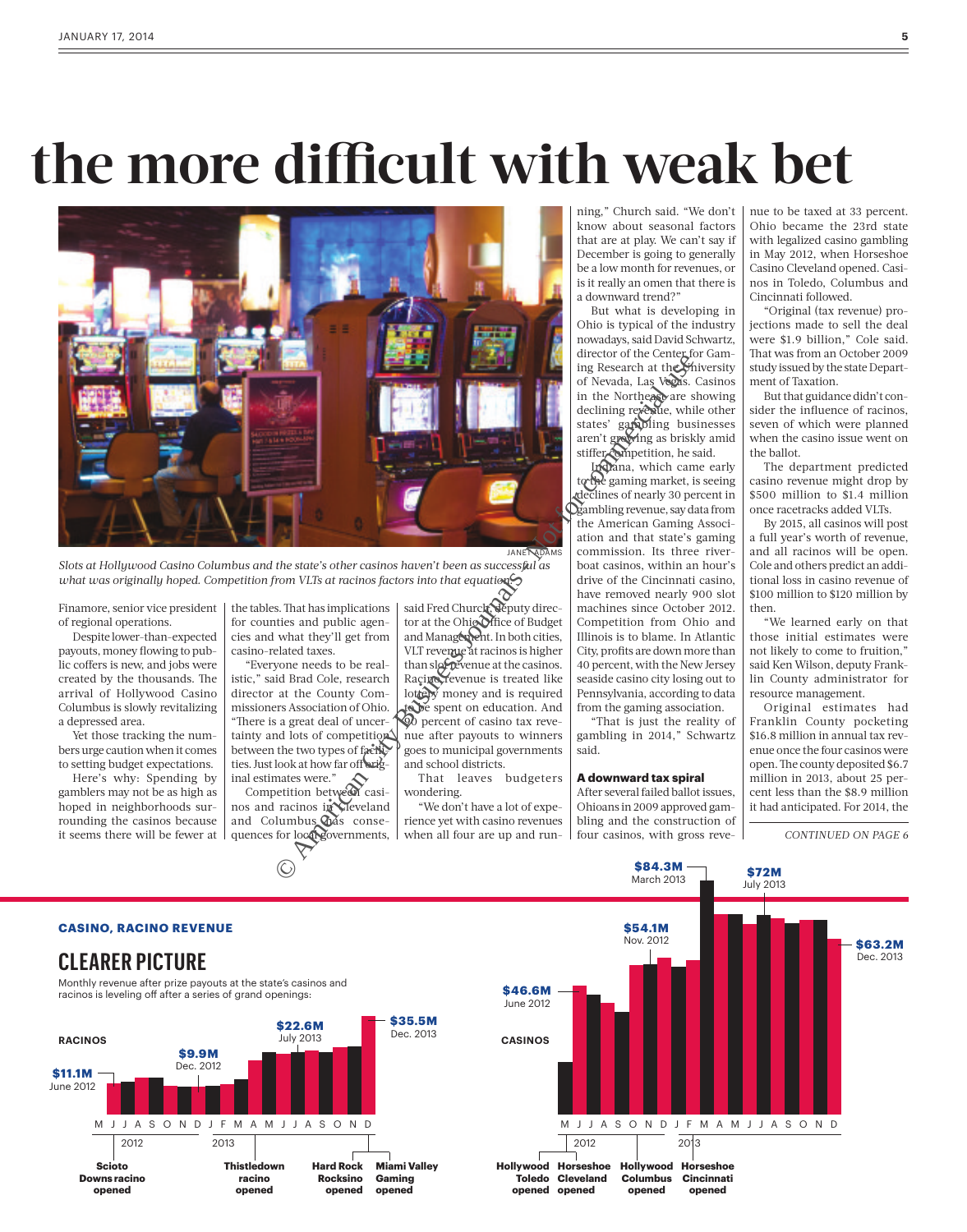#### **COVER** STORY

#### **WHERE THE CASH GOES**

#### **COUNTIES, SCHOOLS THE BIG WINNERS**

How money generated from Ohio's 33 percent fixed tax on gross casino revenue is distributed:

#### **51%**



To state law enforcement training fund

To Ohio Casino Control Commission

## **'Economics of building big doesn't**

#### *CONTINUED FROM PAGE 5*

county expects to get \$7.4 million in casino tax revenue.

"As a source of revenue, it's not a source that we would like to have the fate of our critical government functions tied to in any way," Wilson said.

Columbus and Franklin County each use 25 percent of their casino tax revenue to finance the \$42.5 million purchase of Nationwide Arena by the county Convention Facilities Authority.

Not every public agency is counting on casino funds. Revenue predictions from City Auditor Hugh Dorrian were conservative. He projected the city would net \$5.659 million in 2013. The city earned 99 percent of that, or \$5.617 million.

"What we had been planning to spend, we are getting," said Dan Williamson, spokesman for Mayor Michael Coleman. "To this point (the lower casino revenues) don't affect us at all, other than we would have loved to have been pleas-



*"More and more, Ohio is simply cannibalizing its own state."*

**CARL JENKINS,** managing director at Boston financial adviser Duff & Phelps

#### antly surprised."

Columbus expects payments totaling \$6 million for 2014.

#### **'Cannibalizing its own'**

While racinos help grow the state's gambling market, they suck dollars and customers away from casinos. Racinos took 36 percent of the statewide market in December. The Hard Rock Rocksino and ThistleDown, both in Cleveland, and Scioto Downs in Columbus each boast a 38 percent market share. To Ratinowide Arena by director at Boston financial divisor and the server public agency<br>
untry convention Radii and the server public agency<br>
untry public agency<br>
unter commercial user of the state."<br>
the projected the p

Carl Jenkins, managing director at Boston financial adviser Duff & Phelps, said racinos are problematic. He studied gambling markets, including Ohio, for a report on casino gaming in Massachusetts for the Greater Boston Chamber of Commerce.

"The economics of building more doesn't make sense. Ohio is not that big," Jenkins said. "More and more, Ohio is simply cannibalizing its own state."

ate.<br>Penn National's Finamore said that while able games and live poker at its Columbus and Toledo casinos are exceeding expectations, the slots business has been "slower than we expected, and with new competition coming online at the tracks, one can argue it will only will get more difficult."

#### **A possible turnaround?**

Can Ohio's casinos turn things around? Perhaps.

Claims that the economy is to blame don't hold water, Jenkins said. Ohio is overbuilt and

its 33 percent tax on earnings is high, he said.

"When surrounding states have lower tax rates, you are shooting yourself in the foot," Jenkins said.

Casino operators in surrounding states pay taxes on their gross gaming revenue at rates between 15 percent and 53 percent.

"Ohio needs to expand its market and give people more reasons to come to the casinos," said Boyd, whose firm has worked on aspects of reinvestment plans in Atlantic City and Las Vegas. Both involve highend events that center around horse racing.

For example, the South Point Arena & Equestrian Center opened in Las Vegas in 2006 and features 4,600 spectator seats and 1,200 climate-controlled horse stalls. It attracts championship-level events and high disposable incomes, Boyd said, and the center opened up a new market for Las Vegas. The equestrian events range from three- to 14-day shows, and

#### OWN YOUR SMALL BUSINES ... AND WHERE YOU BANK

Telhio is the #1 SBA Credit Union, #4 overall SBA banking institution.



To grow your business, contact us today at telhio.org or call 614-221-3233, option 6.



Telhio reserves the right to modify or withdraw this product at any time. All loans are subject to credit and underwriting<br>guidelines. Telhio is open to everyone who lives, works, worships, or attends school in Franklin Co 臼



**Ragan Family Ragan Family**

**The Ginni** 

**Friday, Feb. 7, 2014** 6:30 p.m. – 9:30 p.m. 9 Hilton Columbus/Polaris Hilton Columb France of the Vine

> proceeds to benefit Recreation Unlimited's camps and camper scholarship fund.

Now in its twenty-second year, Flavors of the Vine is Columbus' premiere wine tasting event attracting wine distributors throughout central Ohio and introducing over 150 wines from the finest American and international wineries.

Approximately 400 wine lovers attend this spectacular fundraising event benefiting Recreation Unlimited's camps and camper scholarship program.

 $\blacksquare$  The evening features an elegant wine tasting and great food, plus the popular silent auction of wines, restaurant and entertainment packages, and gift items.

An extraordinary live auction will feature items such as private wine tastings, dinners, vacations, a selection of fine wines and more!

#### **(740) 548-7006 TICKETS: or by email at [info@recreationunlimited.org.](mailto:info@recreationunlimited.org)**



**QLDIES SLA**